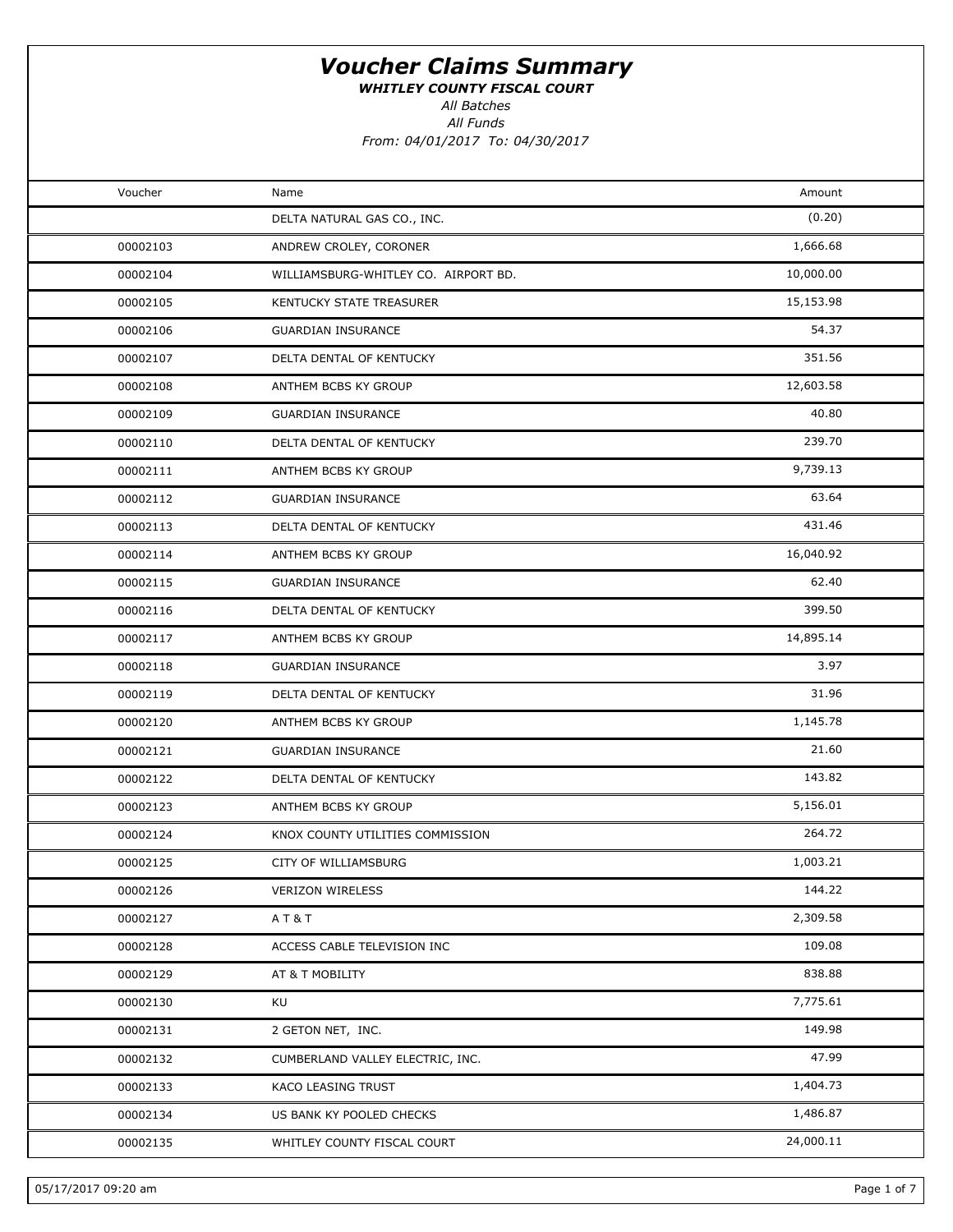WHITLEY COUNTY FISCAL COURT

All Batches

| Voucher  | Name                             | Amount    |  |
|----------|----------------------------------|-----------|--|
| 00002136 | WHITLEY COUNTY FISCAL COURT      | 25,328.76 |  |
| 00002137 | WHITLEY COUNTY FISCAL COURT      | 35,210.27 |  |
| 00002138 | WHITLEY COUNTY FISCAL COURT      | 41,059.92 |  |
| 00002139 | WHITLEY COUNTY FISCAL COURT      | 3,326.11  |  |
| 00002140 | WHITLEY COUNTY FISCAL COURT      | 12,036.72 |  |
| 00002141 | CUMBERLAND FALLS WATER DIST      | 50.02     |  |
| 00002142 | CUMBERLAND VALLEY ELECTRIC, INC. | 417.48    |  |
| 00002143 | ACCESS CABLE TELEVISION INC      | 78.67     |  |
| 00002144 | WHITLEY COUNTY FISCAL COURT      | 215.92    |  |
| 00002145 | US BANK KY POOLED CHECKS         | 2,127.17  |  |
| 00002146 | WHITLEY COUNTY WATER DISTRICT    | 22.93     |  |
| 00002147 | KU                               | 4,503.52  |  |
| 00002148 | A T & T                          | 183.28    |  |
| 00002149 | WHITLEY COUNTY FISCAL COURT      | 56.04     |  |
| 00002150 | KELLWELL FOOD MANAGEMENT         | 27,845.80 |  |
| 00002151 | CUMBERLAND FALLS WATER DIST      | 58.58     |  |
| 00002152 | US BANK KY POOLED CHECKS         | 1,598.25  |  |
| 00002153 | KACO LEASING TRUST               | 1,632.28  |  |
| 00002154 | CUMBERLAND VALLEY ELECTRIC, INC. | 648.09    |  |
| 00002155 | 2 GETON NET, INC.                | 89.99     |  |
| 00002156 | CITY UTILITIES COMMISSION        | 144.32    |  |
| 00002157 | <b>VERIZON WIRELESS</b>          | 320.08    |  |
| 00002158 | ACCESS CABLE TELEVISION INC      | 203.98    |  |
| 00002159 | KU                               | 66.45     |  |
| 00002160 | ACCESS CABLE TELEVISION INC      | 203.98    |  |
| 00002161 | AT&T                             | 3,984.95  |  |
| 00002163 | MOORE MEDICAL                    | 3,085.99  |  |
| 00002164 | TIME WARNER CABLE                | 379.98    |  |
| 00002165 | TIME WARNER CABLE                | 78.48     |  |
| 00002166 | DELTA NATURAL GAS CO., INC.      | 359.71    |  |
| 00002167 | DELTA NATURAL GAS CO., INC.      | 350.95    |  |
| 00002168 | DELTA NATURAL GAS CO., INC.      | 1,594.78  |  |
| 00002169 | AT&T                             | 454.97    |  |
| 00002170 | DAV                              | 322.28    |  |
|          |                                  |           |  |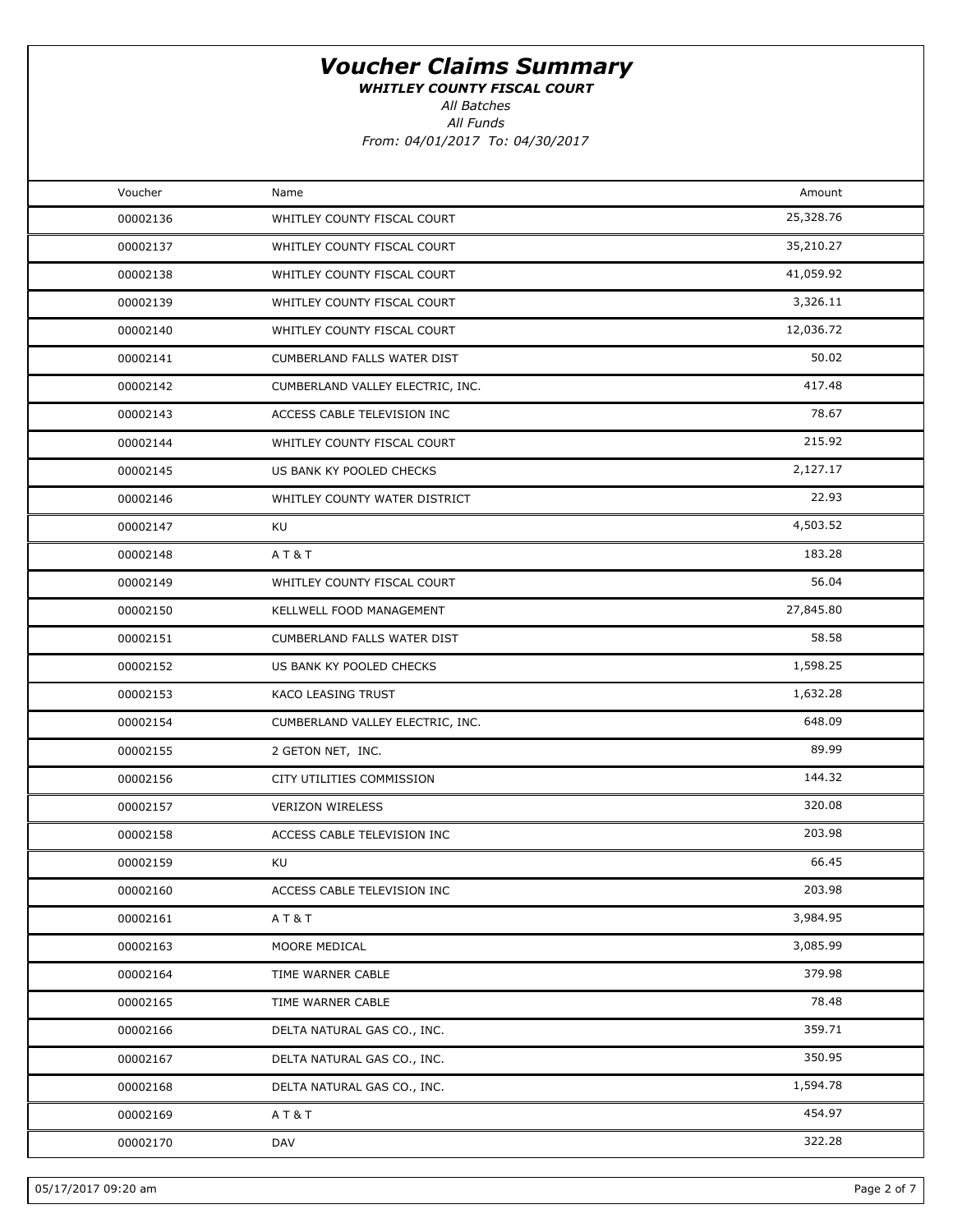WHITLEY COUNTY FISCAL COURT

All Batches

| Voucher  | Name                                 | Amount    |  |
|----------|--------------------------------------|-----------|--|
| 00002171 | DELTA NATURAL GAS CO., INC.          | 231.89    |  |
| 00002172 | WILLIAMSBURG-WHITLEY CO. AIRPORT BD. | 409.46    |  |
| 00002173 | NI GOVERNMENT SERVICES, INC.         | 73.73     |  |
| 00002174 | AT&T                                 | 277.68    |  |
| 00002175 | WHITLEY COUNTY FISCAL COURT          | 20,223.08 |  |
| 00002176 | WHITLEY COUNTY FISCAL COURT          | 24,726.14 |  |
| 00002177 | WHITLEY COUNTY FISCAL COURT          | 25,280.63 |  |
| 00002178 | WHITLEY COUNTY FISCAL COURT          | 47,048.58 |  |
| 00002179 | WHITLEY COUNTY FISCAL COURT          | 39,541.06 |  |
| 00002180 | WHITLEY COUNTY FISCAL COURT          | 3,199.11  |  |
| 00002181 | WHITLEY COUNTY FISCAL COURT          | 13,752.18 |  |
| 00002182 | A+ PORTABLE RESTROOMS                | 82.00     |  |
| 00002183 | BISSELL'S, INC.                      | 109.80    |  |
| 00002184 | BLUEGRASS/ KESCO INCORPORATED        | 580.00    |  |
| 00002185 | CANADA AUTO PARTS                    | 63.33     |  |
| 00002186 | COMPUTER CLINC                       | 75.00     |  |
| 00002187 | DAIRY QUEEN GRILL & CHILL            | 114.39    |  |
| 00002188 | DANNY SULLIVAN'S TOWING              | 125.00    |  |
| 00002189 | DAV                                  | 650.00    |  |
| 00002190 | D C ELEVATOR COMPANY, INC.           | 581.36    |  |
| 00002191 | ELLISON'S SANITARY SUPPLY CO., INC.  | 718.70    |  |
| 00002192 | EMCON HOME GUARD, INC.               | 170.00    |  |
| 00002193 | EVELYN MCCULLAH                      | 491.01    |  |
| 00002194 | EVERBANK COMMERICAL FINANCE INC      | 223.29    |  |
| 00002195 | <b>EZ COUNTRY</b>                    | 425.00    |  |
| 00002196 | <b>FLEETONE</b>                      | 1,066.74  |  |
| 00002197 | G & E DRIVE-IN                       | 45.00     |  |
| 00002198 | <b>HARDEE'S</b>                      | 68.88     |  |
| 00002199 | HIGHBRIDGE SPRING WATER CO, INC.     | 29.85     |  |
| 00002200 | HOMETOWN IGA #57                     | 63.40     |  |
| 00002201 | <b>JOSHUA HOWARD</b>                 | 400.00    |  |
| 00002202 | K A C O ALL LINES FUND               | 21,541.76 |  |
| 00002203 | KACO UNEMPLOYMENT INS. FUND          | 14,743.80 |  |
| 00002204 | KACO WORKERS COMPENSATION FUND       | 5,356.88  |  |
|          |                                      |           |  |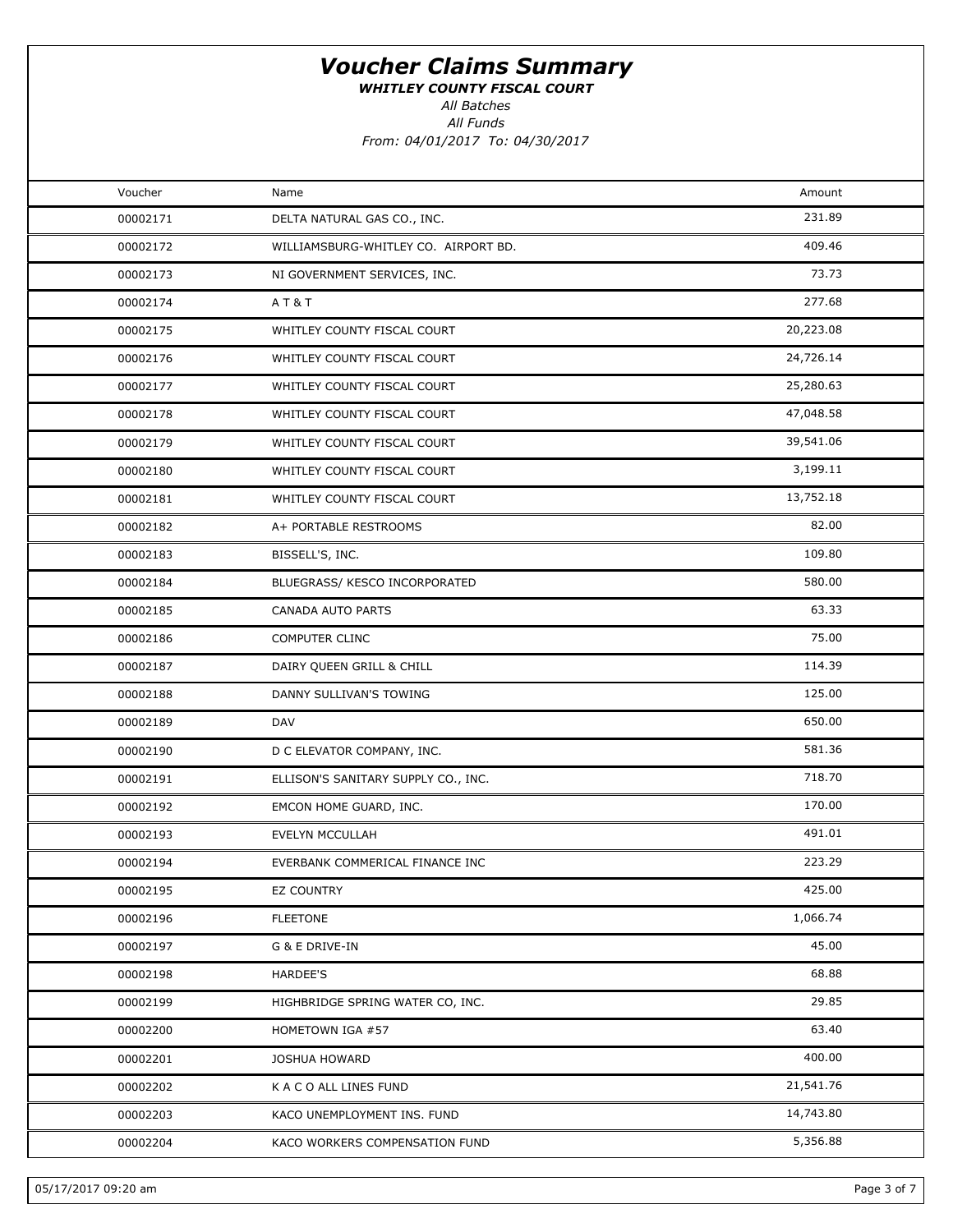WHITLEY COUNTY FISCAL COURT

All Batches

| Voucher  | Name                                | Amount    |  |
|----------|-------------------------------------|-----------|--|
| 00002205 | KAY SCHWARTZ, COUNTY CLERK          | 5,916.00  |  |
| 00002206 | <b>KCJEA</b>                        | 2,300.00  |  |
| 00002207 | KENTUCKY STATE TREASURER            | 11,011.11 |  |
| 00002208 | KENTUCKY STATE TREASURER            | 38,203.78 |  |
| 00002209 | NEWTECH SYSTEMS, INC.               | 3,038.10  |  |
| 00002210 | <b>NEWS JOURNAL</b>                 | 714.88    |  |
| 00002211 | POFF CARTING SERVICE                | 943.44    |  |
| 00002212 | U. S. POSTMASTER                    | 490.00    |  |
| 00002213 | PRECISION DUPLICATING SOLUTIONS INC | 107.96    |  |
| 00002214 | PREFERRED LAB SERVICE               | 150.00    |  |
| 00002215 | PREWITT FARM SUPPLY                 | 109.00    |  |
| 00002216 | QUALITY CARE AUTO SERVICE           | 36.95     |  |
| 00002217 | <b>QUILL CORPORATION</b>            | 244.82    |  |
| 00002218 | SIMPLEX GRINNELL LP                 | 511.00    |  |
| 00002219 | <b>TEKS WORK</b>                    | 100.00    |  |
| 00002220 | THE CIMA COMPANIES, INC             | 340.00    |  |
| 00002221 | TOMMY STEPHENS                      | 950.00    |  |
| 00002222 | W D BRYANT & SONS INC.              | 395.76    |  |
| 00002223 | WENDY'S OF BOWLING GREEN, INC.      | 19.96     |  |
| 00002224 | XEROX CORPORATION                   | 403.00    |  |
| 00002225 | <b>SCOTTY HARRISON</b>              | 192.22    |  |
| 00002226 | ANGEL'S GARAGE                      | 895.00    |  |
| 00002227 | ARAMARK UNIFROM SERVICES            | 1,110.00  |  |
| 00002228 | CANADA AUTO PARTS                   | 2,076.64  |  |
| 00002229 | COMPUTER CLINC                      | 75.00     |  |
| 00002230 | <b>FLEETONE</b>                     | 825.47    |  |
| 00002231 | G & S TIRE INC.                     | 178.66    |  |
| 00002232 | HIGHBRIDGE SPRING WATER CO, INC.    | 52.75     |  |
| 00002233 | HINKLE CONTRACTING COMPANY LLC      | 23,116.29 |  |
| 00002234 | <b>HOLSTON GASES</b>                | 84.65     |  |
| 00002235 | JAMES JONES EXCAVATING              | 2,459.85  |  |
| 00002236 | K A C O ALL LINES FUND              | 4,147.58  |  |
| 00002237 | KACO UNEMPLOYMENT INS. FUND         | 3,491.82  |  |
| 00002238 | KACO WORKERS COMPENSATION FUND      | 6,574.27  |  |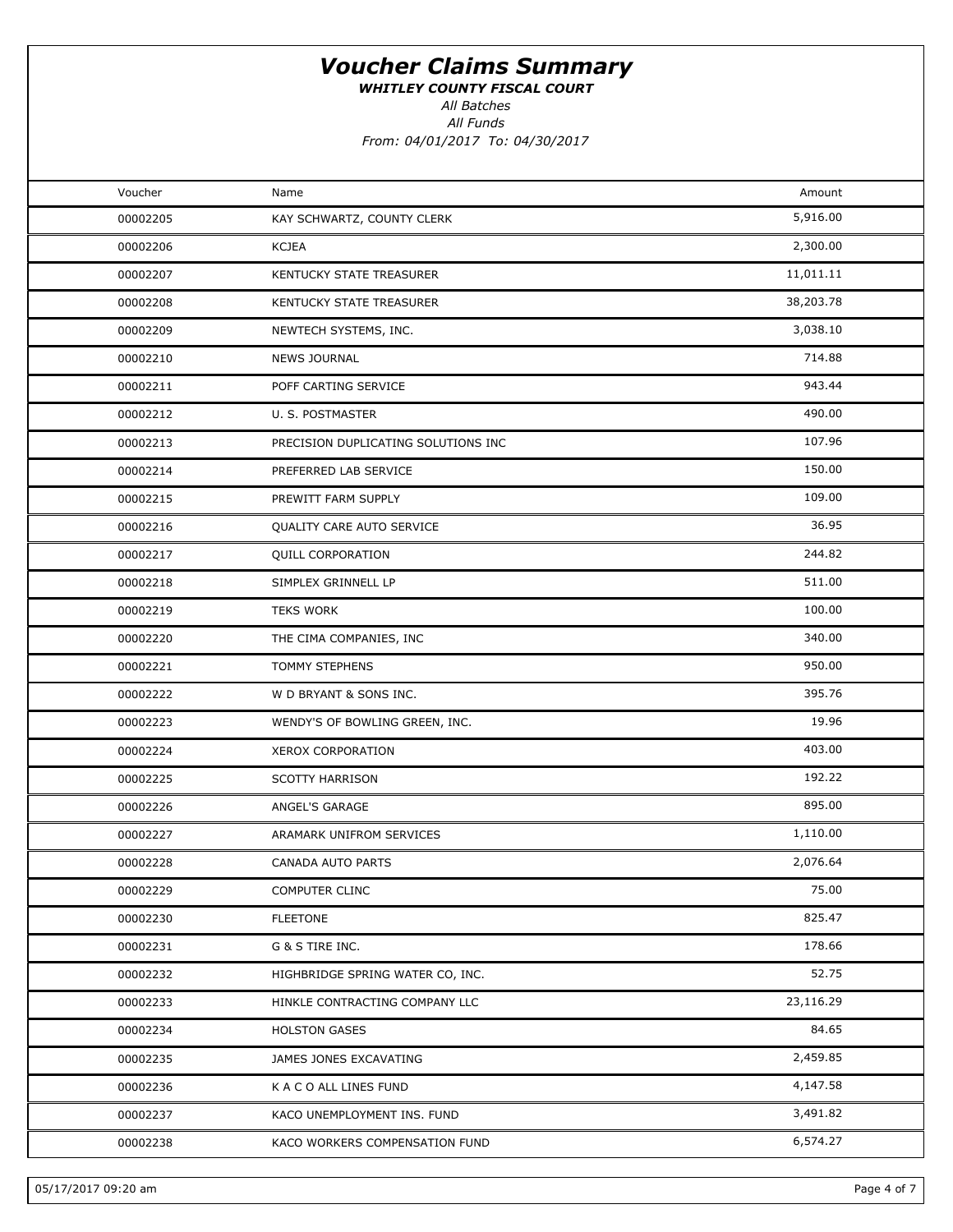WHITLEY COUNTY FISCAL COURT

All Funds All Batches

From: 04/01/2017 To: 04/30/2017

| Voucher<br>Amount<br>Name<br>15.00<br>KAY SCHWARTZ, COUNTY CLERK<br>00002239<br>3,709.29<br>00002241<br>LYKINS OIL COMPANY<br>1,189.95<br>00002242<br><b>OWENS AUTO PARTS</b><br>8.49<br>00002243<br><b>QUILL CORPORATION</b><br>20.00<br>00002244<br>TRUMAN PREWITT<br>10,049.94<br>00002245<br>W D BRYANT & SONS INC.<br>977.50<br>00002246<br>WORLDWIDE EQUIPMENT<br>178.20<br><b>SCOTTY HARRISON</b><br>00002247<br>14,383.82<br>00002248<br>911 BILLING SERVICE<br>100.00<br>00002249<br>ALBERT JACKSON<br>367.00<br>00002250<br><b>BOLTON'S TOWING &amp; REPAIR</b><br>4,991.11<br>00002251<br>BOUND TREE MEDICAL, LLC<br>145.00<br>00002253<br><b>CREEKSIDE TECHNOLOGIES</b><br>2,087.16<br>00002254<br>EMERGENCY MEDICAL PRODUCTS, INC<br>280.00<br>00002255<br>ENVIRONMENTAL WASTE SYSTEMS, LLC<br>55.82<br>00002256<br>EVERBANK COMMERICAL FINANCE INC<br>1,555.33<br>00002257<br><b>FLEETONE</b><br>23.40<br>00002258<br>HIGHBRIDGE SPRING WATER CO, INC.<br>2,313.49<br>00002259<br><b>HOLSTON GASES</b><br>28.25<br>00002260<br>JAMES NORRIS<br>558.45<br>JOHNNY WHEELS OF WILLIAMSBURG, INC<br>00002261<br>4,459.12<br>K A C O ALL LINES FUND<br>00002262<br>8,923.54<br>00002263<br>KACO UNEMPLOYMENT INS. FUND<br>16,138.70<br>00002264<br>KACO WORKERS COMPENSATION FUND<br>10.00<br>00002265<br><b>KELLY HARRISON</b><br>1,596.21<br>00002266<br>LYKINS OIL COMPANY<br>435.99<br>00002267<br>NORVEX SUPPLY<br>4,482.68<br>PHYSIO CONTROL<br>00002268<br>63.94<br>00002269<br>PRECISION DUPLICATING SOLUTIONS INC<br>50.00<br>00002270<br>PREFERRED LAB SERVICE<br>4,456.34<br>00002271<br><b>QUALITY CARE AUTO SERVICE</b><br>2,959.95<br>00002272<br>SOUTH KY TRUCK SERVICE, LLC<br>231.21<br>SOUTHEAST APPARATUS, LLC<br>00002273<br>3,332.94<br>SOUTHEASTERN EMERGENCY EQUIP.<br>00002274 |  |  |
|----------------------------------------------------------------------------------------------------------------------------------------------------------------------------------------------------------------------------------------------------------------------------------------------------------------------------------------------------------------------------------------------------------------------------------------------------------------------------------------------------------------------------------------------------------------------------------------------------------------------------------------------------------------------------------------------------------------------------------------------------------------------------------------------------------------------------------------------------------------------------------------------------------------------------------------------------------------------------------------------------------------------------------------------------------------------------------------------------------------------------------------------------------------------------------------------------------------------------------------------------------------------------------------------------------------------------------------------------------------------------------------------------------------------------------------------------------------------------------------------------------------------------------------------------------------------------------------------------------------------------------------------------------------------------------------------------------------------------------------------------------------------------------------------------------------|--|--|
|                                                                                                                                                                                                                                                                                                                                                                                                                                                                                                                                                                                                                                                                                                                                                                                                                                                                                                                                                                                                                                                                                                                                                                                                                                                                                                                                                                                                                                                                                                                                                                                                                                                                                                                                                                                                                |  |  |
|                                                                                                                                                                                                                                                                                                                                                                                                                                                                                                                                                                                                                                                                                                                                                                                                                                                                                                                                                                                                                                                                                                                                                                                                                                                                                                                                                                                                                                                                                                                                                                                                                                                                                                                                                                                                                |  |  |
|                                                                                                                                                                                                                                                                                                                                                                                                                                                                                                                                                                                                                                                                                                                                                                                                                                                                                                                                                                                                                                                                                                                                                                                                                                                                                                                                                                                                                                                                                                                                                                                                                                                                                                                                                                                                                |  |  |
|                                                                                                                                                                                                                                                                                                                                                                                                                                                                                                                                                                                                                                                                                                                                                                                                                                                                                                                                                                                                                                                                                                                                                                                                                                                                                                                                                                                                                                                                                                                                                                                                                                                                                                                                                                                                                |  |  |
|                                                                                                                                                                                                                                                                                                                                                                                                                                                                                                                                                                                                                                                                                                                                                                                                                                                                                                                                                                                                                                                                                                                                                                                                                                                                                                                                                                                                                                                                                                                                                                                                                                                                                                                                                                                                                |  |  |
|                                                                                                                                                                                                                                                                                                                                                                                                                                                                                                                                                                                                                                                                                                                                                                                                                                                                                                                                                                                                                                                                                                                                                                                                                                                                                                                                                                                                                                                                                                                                                                                                                                                                                                                                                                                                                |  |  |
|                                                                                                                                                                                                                                                                                                                                                                                                                                                                                                                                                                                                                                                                                                                                                                                                                                                                                                                                                                                                                                                                                                                                                                                                                                                                                                                                                                                                                                                                                                                                                                                                                                                                                                                                                                                                                |  |  |
|                                                                                                                                                                                                                                                                                                                                                                                                                                                                                                                                                                                                                                                                                                                                                                                                                                                                                                                                                                                                                                                                                                                                                                                                                                                                                                                                                                                                                                                                                                                                                                                                                                                                                                                                                                                                                |  |  |
|                                                                                                                                                                                                                                                                                                                                                                                                                                                                                                                                                                                                                                                                                                                                                                                                                                                                                                                                                                                                                                                                                                                                                                                                                                                                                                                                                                                                                                                                                                                                                                                                                                                                                                                                                                                                                |  |  |
|                                                                                                                                                                                                                                                                                                                                                                                                                                                                                                                                                                                                                                                                                                                                                                                                                                                                                                                                                                                                                                                                                                                                                                                                                                                                                                                                                                                                                                                                                                                                                                                                                                                                                                                                                                                                                |  |  |
|                                                                                                                                                                                                                                                                                                                                                                                                                                                                                                                                                                                                                                                                                                                                                                                                                                                                                                                                                                                                                                                                                                                                                                                                                                                                                                                                                                                                                                                                                                                                                                                                                                                                                                                                                                                                                |  |  |
|                                                                                                                                                                                                                                                                                                                                                                                                                                                                                                                                                                                                                                                                                                                                                                                                                                                                                                                                                                                                                                                                                                                                                                                                                                                                                                                                                                                                                                                                                                                                                                                                                                                                                                                                                                                                                |  |  |
|                                                                                                                                                                                                                                                                                                                                                                                                                                                                                                                                                                                                                                                                                                                                                                                                                                                                                                                                                                                                                                                                                                                                                                                                                                                                                                                                                                                                                                                                                                                                                                                                                                                                                                                                                                                                                |  |  |
|                                                                                                                                                                                                                                                                                                                                                                                                                                                                                                                                                                                                                                                                                                                                                                                                                                                                                                                                                                                                                                                                                                                                                                                                                                                                                                                                                                                                                                                                                                                                                                                                                                                                                                                                                                                                                |  |  |
|                                                                                                                                                                                                                                                                                                                                                                                                                                                                                                                                                                                                                                                                                                                                                                                                                                                                                                                                                                                                                                                                                                                                                                                                                                                                                                                                                                                                                                                                                                                                                                                                                                                                                                                                                                                                                |  |  |
|                                                                                                                                                                                                                                                                                                                                                                                                                                                                                                                                                                                                                                                                                                                                                                                                                                                                                                                                                                                                                                                                                                                                                                                                                                                                                                                                                                                                                                                                                                                                                                                                                                                                                                                                                                                                                |  |  |
|                                                                                                                                                                                                                                                                                                                                                                                                                                                                                                                                                                                                                                                                                                                                                                                                                                                                                                                                                                                                                                                                                                                                                                                                                                                                                                                                                                                                                                                                                                                                                                                                                                                                                                                                                                                                                |  |  |
|                                                                                                                                                                                                                                                                                                                                                                                                                                                                                                                                                                                                                                                                                                                                                                                                                                                                                                                                                                                                                                                                                                                                                                                                                                                                                                                                                                                                                                                                                                                                                                                                                                                                                                                                                                                                                |  |  |
|                                                                                                                                                                                                                                                                                                                                                                                                                                                                                                                                                                                                                                                                                                                                                                                                                                                                                                                                                                                                                                                                                                                                                                                                                                                                                                                                                                                                                                                                                                                                                                                                                                                                                                                                                                                                                |  |  |
|                                                                                                                                                                                                                                                                                                                                                                                                                                                                                                                                                                                                                                                                                                                                                                                                                                                                                                                                                                                                                                                                                                                                                                                                                                                                                                                                                                                                                                                                                                                                                                                                                                                                                                                                                                                                                |  |  |
|                                                                                                                                                                                                                                                                                                                                                                                                                                                                                                                                                                                                                                                                                                                                                                                                                                                                                                                                                                                                                                                                                                                                                                                                                                                                                                                                                                                                                                                                                                                                                                                                                                                                                                                                                                                                                |  |  |
|                                                                                                                                                                                                                                                                                                                                                                                                                                                                                                                                                                                                                                                                                                                                                                                                                                                                                                                                                                                                                                                                                                                                                                                                                                                                                                                                                                                                                                                                                                                                                                                                                                                                                                                                                                                                                |  |  |
|                                                                                                                                                                                                                                                                                                                                                                                                                                                                                                                                                                                                                                                                                                                                                                                                                                                                                                                                                                                                                                                                                                                                                                                                                                                                                                                                                                                                                                                                                                                                                                                                                                                                                                                                                                                                                |  |  |
|                                                                                                                                                                                                                                                                                                                                                                                                                                                                                                                                                                                                                                                                                                                                                                                                                                                                                                                                                                                                                                                                                                                                                                                                                                                                                                                                                                                                                                                                                                                                                                                                                                                                                                                                                                                                                |  |  |
|                                                                                                                                                                                                                                                                                                                                                                                                                                                                                                                                                                                                                                                                                                                                                                                                                                                                                                                                                                                                                                                                                                                                                                                                                                                                                                                                                                                                                                                                                                                                                                                                                                                                                                                                                                                                                |  |  |
|                                                                                                                                                                                                                                                                                                                                                                                                                                                                                                                                                                                                                                                                                                                                                                                                                                                                                                                                                                                                                                                                                                                                                                                                                                                                                                                                                                                                                                                                                                                                                                                                                                                                                                                                                                                                                |  |  |
|                                                                                                                                                                                                                                                                                                                                                                                                                                                                                                                                                                                                                                                                                                                                                                                                                                                                                                                                                                                                                                                                                                                                                                                                                                                                                                                                                                                                                                                                                                                                                                                                                                                                                                                                                                                                                |  |  |
|                                                                                                                                                                                                                                                                                                                                                                                                                                                                                                                                                                                                                                                                                                                                                                                                                                                                                                                                                                                                                                                                                                                                                                                                                                                                                                                                                                                                                                                                                                                                                                                                                                                                                                                                                                                                                |  |  |
|                                                                                                                                                                                                                                                                                                                                                                                                                                                                                                                                                                                                                                                                                                                                                                                                                                                                                                                                                                                                                                                                                                                                                                                                                                                                                                                                                                                                                                                                                                                                                                                                                                                                                                                                                                                                                |  |  |
|                                                                                                                                                                                                                                                                                                                                                                                                                                                                                                                                                                                                                                                                                                                                                                                                                                                                                                                                                                                                                                                                                                                                                                                                                                                                                                                                                                                                                                                                                                                                                                                                                                                                                                                                                                                                                |  |  |
|                                                                                                                                                                                                                                                                                                                                                                                                                                                                                                                                                                                                                                                                                                                                                                                                                                                                                                                                                                                                                                                                                                                                                                                                                                                                                                                                                                                                                                                                                                                                                                                                                                                                                                                                                                                                                |  |  |
|                                                                                                                                                                                                                                                                                                                                                                                                                                                                                                                                                                                                                                                                                                                                                                                                                                                                                                                                                                                                                                                                                                                                                                                                                                                                                                                                                                                                                                                                                                                                                                                                                                                                                                                                                                                                                |  |  |
|                                                                                                                                                                                                                                                                                                                                                                                                                                                                                                                                                                                                                                                                                                                                                                                                                                                                                                                                                                                                                                                                                                                                                                                                                                                                                                                                                                                                                                                                                                                                                                                                                                                                                                                                                                                                                |  |  |
|                                                                                                                                                                                                                                                                                                                                                                                                                                                                                                                                                                                                                                                                                                                                                                                                                                                                                                                                                                                                                                                                                                                                                                                                                                                                                                                                                                                                                                                                                                                                                                                                                                                                                                                                                                                                                |  |  |
|                                                                                                                                                                                                                                                                                                                                                                                                                                                                                                                                                                                                                                                                                                                                                                                                                                                                                                                                                                                                                                                                                                                                                                                                                                                                                                                                                                                                                                                                                                                                                                                                                                                                                                                                                                                                                |  |  |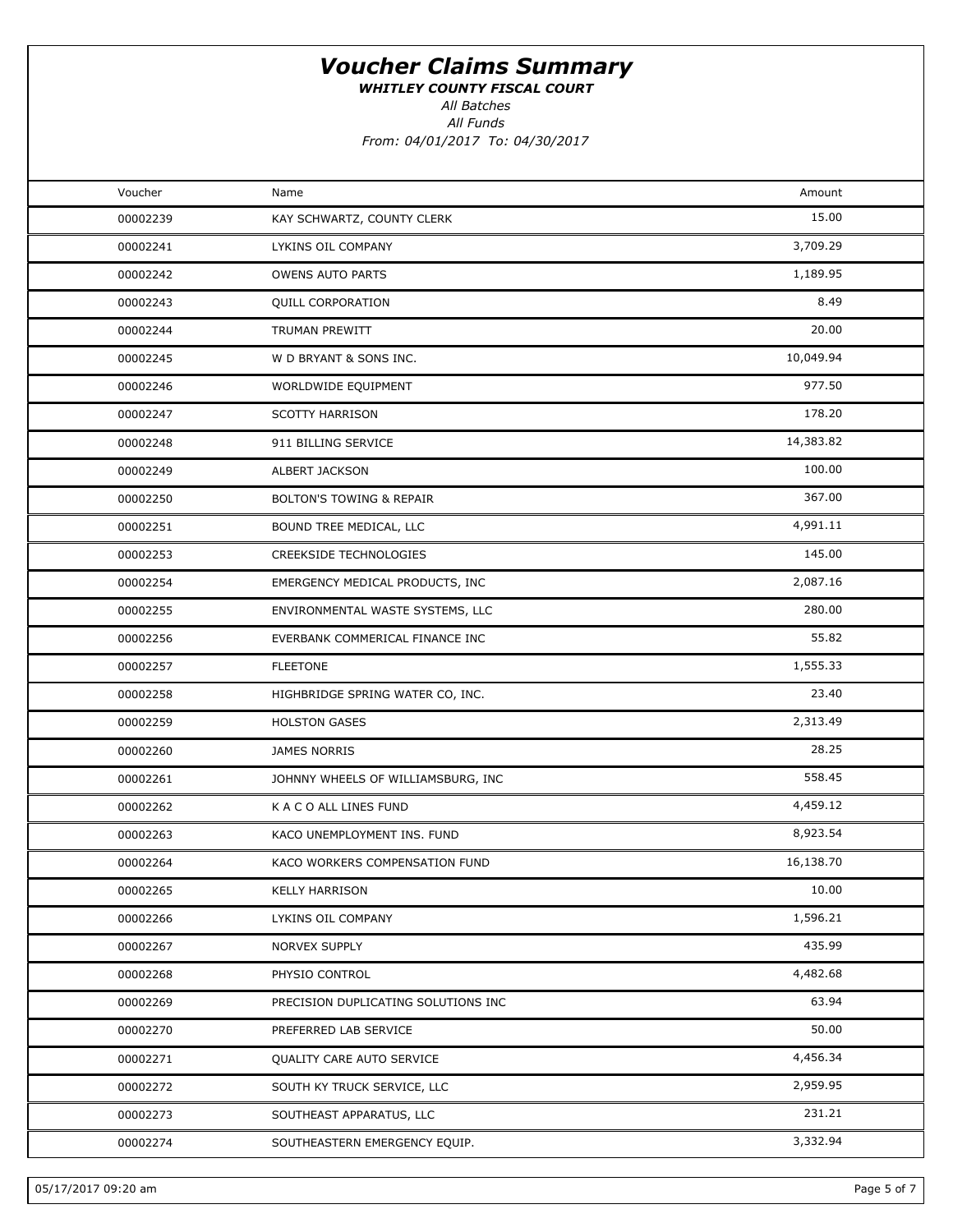WHITLEY COUNTY FISCAL COURT

All Batches

All Funds

From: 04/01/2017 To: 04/30/2017

| Voucher  | Name                                 | Amount    |  |
|----------|--------------------------------------|-----------|--|
| 00002275 | T & H TRUCK PARTS & SERVICE          | 250.00    |  |
| 00002276 | W D BRYANT & SONS INC.               | 48.92     |  |
| 00002277 | WHITLEY COUNTY HEALTH DEPT. DISTRICT | 8.00      |  |
| 00002278 | WILLIAMSBURG-WHITLEY CO. AIRPORT BD. | 800.00    |  |
| 00002279 | BISSELL'S, INC.                      | 168.87    |  |
| 00002280 | KACO UNEMPLOYMENT INS. FUND          | 387.98    |  |
| 00002281 | WHITLEY COUNTY TOURISM BOARD         | 2,583.75  |  |
| 00002282 | EVERBANK COMMERICAL FINANCE INC      | 55.82     |  |
| 00002283 | <b>FLEETONE</b>                      | 144.14    |  |
| 00002284 | HIGHBRIDGE SPRING WATER CO, INC.     | 56.75     |  |
| 00002285 | K A C O ALL LINES FUND               | 797.29    |  |
| 00002286 | KACO UNEMPLOYMENT INS. FUND          | 2,715.86  |  |
| 00002287 | KACO WORKERS COMPENSATION FUND       | 209.56    |  |
| 00002288 | LIDA J. POWERS                       | 668.31    |  |
| 00002289 | PRECISION DUPLICATING SOLUTIONS INC  | 52.75     |  |
| 00002290 | PREFERRED LAB SERVICE                | 200.00    |  |
| 00002291 | QUALITY CARE AUTO SERVICE            | 234.94    |  |
| 00002292 | WILLIAMSBURG-WHITLEY CO. AIRPORT BD. | 1,000.00  |  |
| 00002293 | KNOX-WHITLEY ANIMAL SHELTER, INC,    | 10,000.00 |  |
| 00002294 | WHITLEY COUNTY FISCAL COURT          | 40.00     |  |
| 00002295 | <b>KELLY HARRISON</b>                | 117.85    |  |
| 00002296 | AT & T ONENET SERVICE                | 234.11    |  |
| 00002297 | TIME WARNER CABLE                    | 249.99    |  |
| 00002298 | AMERICAN BUSINESS SYSTEMS            | 96.80     |  |
| 00002299 | AMERICAN DETENTION SERVICES LLC      | 1,798.75  |  |
| 00002300 | <b>BEST TERMITE &amp; PEST</b>       | 120.00    |  |
| 00002301 | <b>BRIAN LAWSON</b>                  | 62.09     |  |
| 00002302 | <b>BROCK MCVEY</b>                   | 136.11    |  |
| 00002303 | <b>BUTCH'S MARKET</b>                | 157.87    |  |
| 00002304 | CANADA AUTO PARTS                    | 121.19    |  |
| 00002305 | DAIRY QUEEN GRILL & CHILL            | 170.00    |  |
| 00002306 | EMCON HOME GUARD, INC.               | 90.00     |  |
| 00002307 | <b>FLEETONE</b>                      | 2,439.04  |  |
| 00002308 | G & E DRIVE-IN                       | 230.00    |  |
|          |                                      |           |  |